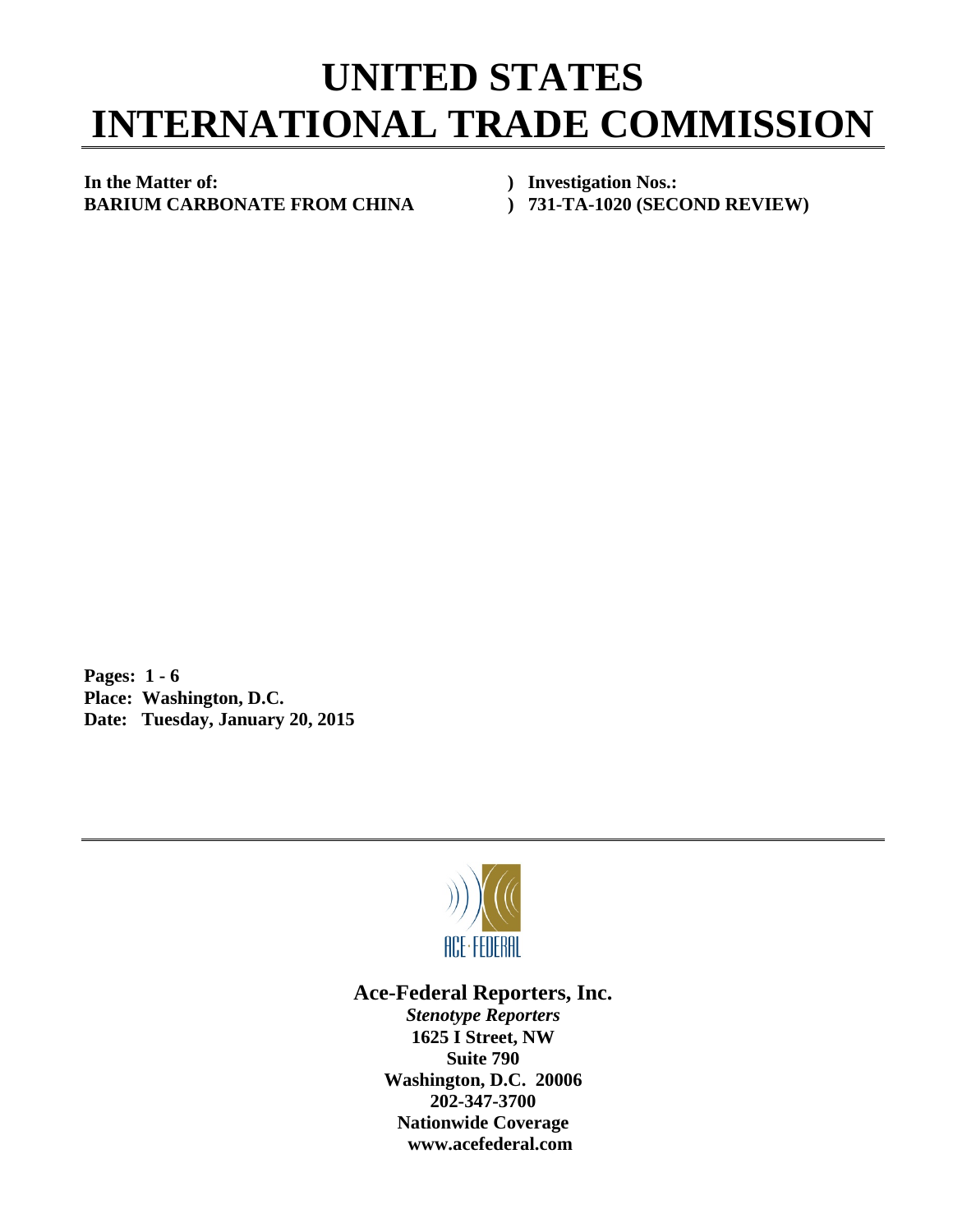1 THE UNITED STATES INTERNATIONAL TRADE COMMISSION 2 3 In the Matter of: (a) Investigation No.: 4 BARIUM CARBONATE ) 731-TA-1020 (Second Review) 5 FROM CHINA ) 6 7 Tuesday, January 20, 2015 8 Main Hearing Room (Room 101) 9 U.S. International 10 Trade Commission 11 500 E Street, S.W. 12 Washington, D.C. 13 The meeting, commenced, pursuant to notice, at 14 11:00 a.m., before the Commissioners of the United States 15 International Trade Commission, the Honorable MEREDITH M. 16 BROADBENT, Chairman, presiding. 17 APPEARANCES: 18 On behalf of the International Trade Commission: 19 Commissioners: 20 MEREDITH M. BROADBENT, CHAIRMAN (presiding) 21 DEAN A. PINKERT, VICE CHAIRMAN 22 IRVING A. WILLIAMSON, COMMISSIONER 23 DAVID S. JOHANSON, COMMISSIONER 24 F. SCOTT KIEFF, COMMISSIONER 25 RHONDA K SCHMIDTLEIN, COMMISSIONER

> Ace‐Federal Reporters, Inc. 202‐347‐3700

 $1<sub>1</sub>$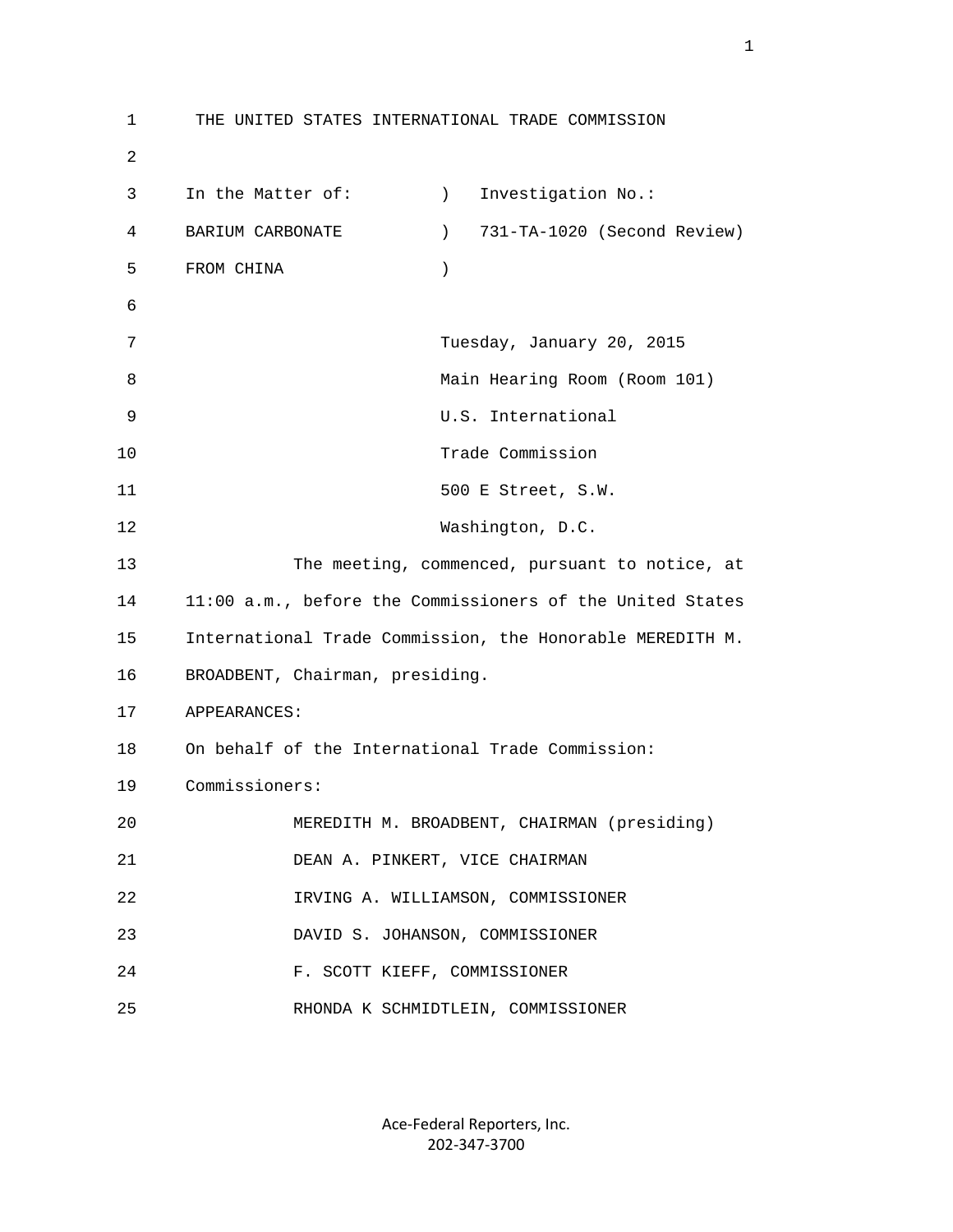1 APPEARANCES (Continued)

2 Staff:

| 3              | KEYSHA MARTINEZ, INVESTIGATOR                     |
|----------------|---------------------------------------------------|
| $\overline{4}$ | CHRISTOPHER ROBINSON, INTERNATIONAL TRADE ANALYST |
| 5              | ANDREW KNIPE, INTERNATIONAL ECONOMIST             |
| 6              | DAVID BOYLAND, ACCOUNTANT/AUDITOR                 |
| 7              | PATRICK GALLAGHER, ATTORNEY-ADVISOR               |
| 8              | DOUGLAS CORKRAN, SUPERVISORY INVESTIGATOR         |
| 9              |                                                   |
| 10             | WILLIAM R. BISHOP, SUPERVISORY HEARINGS AND       |
| 11             | INFORMATION OFFICER                               |
| 12             | MIKAYLA KELLEY, STUDENT INTERN                    |
| 13             |                                                   |
| 14             |                                                   |
| 15             |                                                   |
| 16             |                                                   |
| 17             |                                                   |
| 18             |                                                   |
| 19             |                                                   |
| 20             |                                                   |
| 21             |                                                   |
| 22             |                                                   |
| 23             |                                                   |
| 24             |                                                   |
| 25             |                                                   |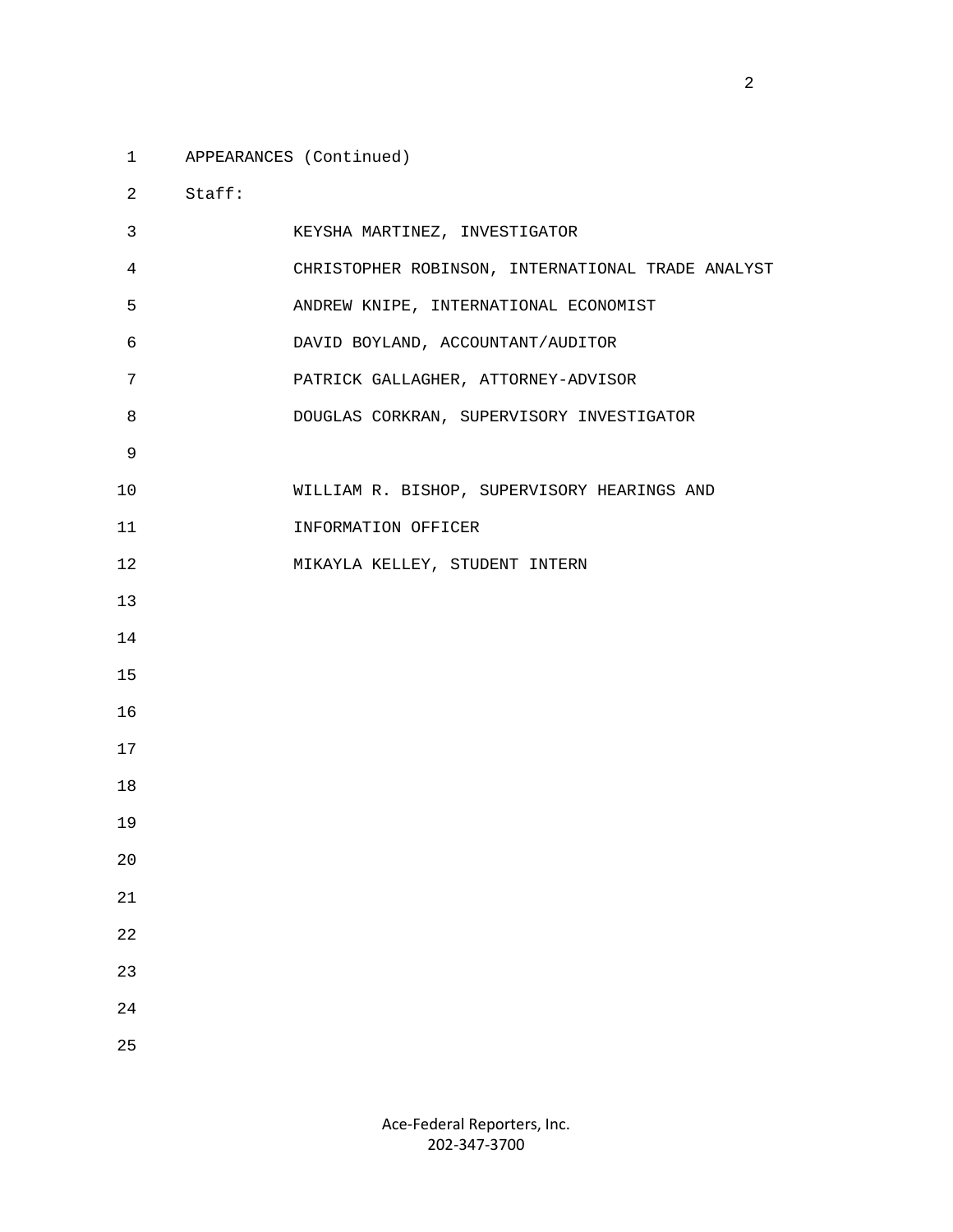| 1  | PROCEEDINGS                                                 |
|----|-------------------------------------------------------------|
| 2  | (11:00 A.M.)                                                |
| 3  | CHAIRMAN BROADBENT:<br>Good morning. This meeting           |
| 4  | of the U.S. International Trade Commission will now come to |
| 5  | I understand that there are no agendas for future<br>order. |
| 6  | meetings, minutes, ratification lists or outstanding action |
| 7  | jackets to consider.                                        |
| 8  | Next we turn to the vote on Investigation No.               |
| 9  | 731-1020 (Second Review) Barium Carbonate from China.       |
| 10 | Welcome to Mr. Corkran and the staff who                    |
| 11 | participated in these investigations.                       |
| 12 | Are there any questions for the staff?                      |
| 13 | (No response.)                                              |
| 14 | CHAIRMAN BROADBENT: Are there any additions or              |
| 15 | corrections to the staff report?                            |
| 16 | MR. CORKRAN: Douglas Corkran, Office of                     |
| 17 | Investigations. Thank you Madam Chairman staff has no       |
| 18 | additions or corrections to the staff report.               |
| 19 | CHAIRMAN BROADBENT:<br>Is there any objection to            |
| 20 | the approval of the staff report?                           |
| 21 | (No response.)                                              |
| 22 | CHAIRMAN BROADBENT: Hearing none, it is                     |
| 23 | approved.                                                   |
| 24 | Mr. Secretary, will you please call the roll?               |
| 25 | Commissioner Johanson?<br>MR. BISHOP:                       |

Ace‐Federal Reporters, Inc. 202‐347‐3700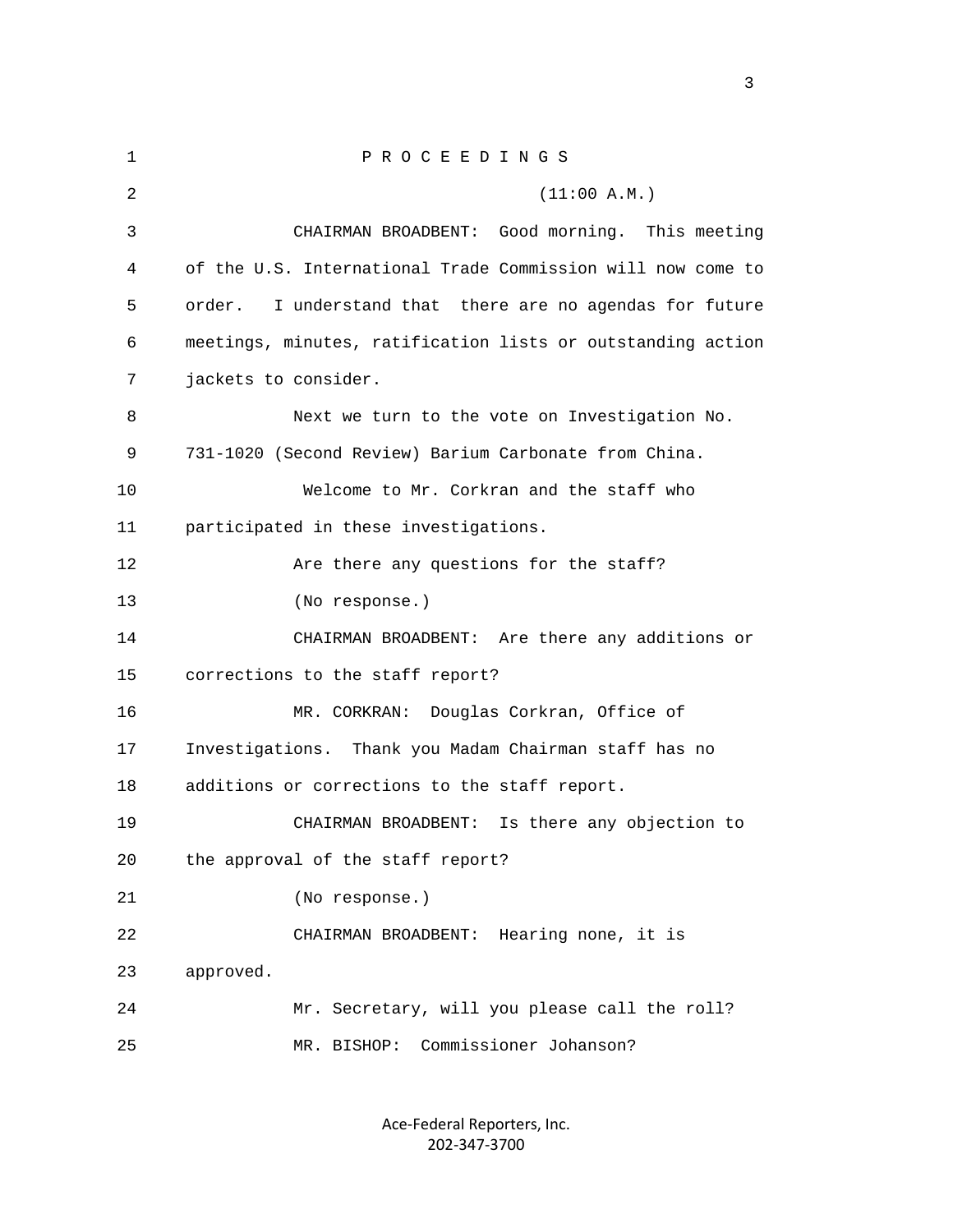1 COMMISSIONER JOHANSON: I vote in the 2 affirmative. 3 MR. BISHOP: Commissioner Broadbent? 4 COMMISSIONER BROADBENT: I vote in the 5 affirmative. 6 MR. BISHOP: Commissioner Williamson? 7 COMMISSIONER WILLIAMSON: I vote in the 8 affirmative. 9 MR. BISHOP: Commissioner Pinkert? 10 COMMISSIONER PINKERT: I vote in the affirmative. 11 MR. BISHOP: Commissioner Kieff? 12 COMMISSIONER KIEFF: I vote in the affirmative. 13 MR. BISHOP: Commissioner Schmidtlein? 14 COMMISSIONER SCHMIDTLEIN: I vote in the 15 affirmative. 16 MR. BISHOP: Madam Chairman the Commission has 17 reached an affirmative determination. 18 CHAIRMAN BROADBENT: Thank you Mr. Secretary. 19 Further information regarding this determination will be in 20 the press release. Views of the Commission currently are 21 scheduled to be completed and filed on February 2, 2015. 22 Thank you to all of the staff that participated 23 in these investigations. Seeing that there is no other 24 business before the Commission this meeting is adjourned. 25 (Whereupon, at 11:01 a.m., the meeting was

> Ace‐Federal Reporters, Inc. 202‐347‐3700